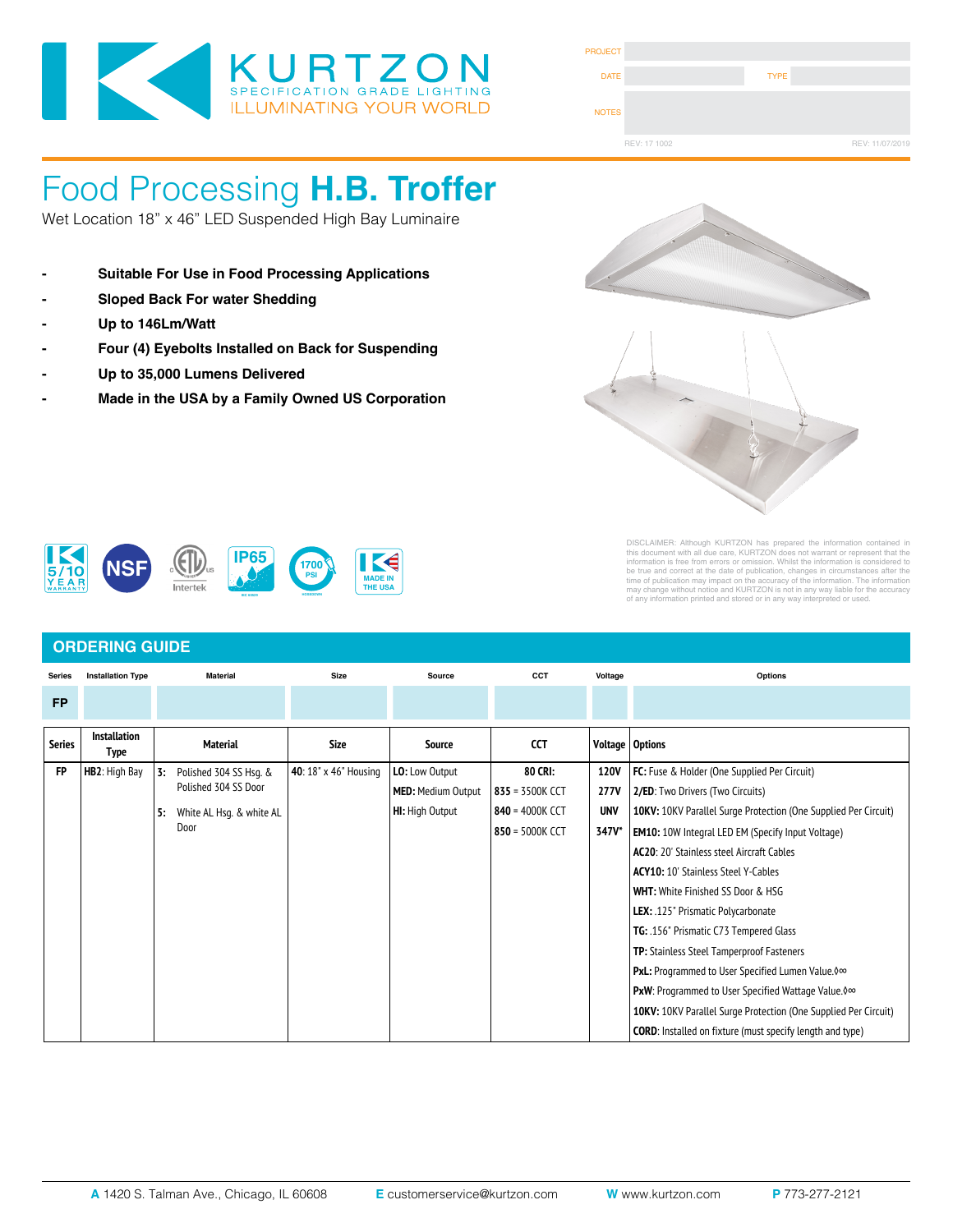

## Food Processing **H.B. Troffer**

Wet Location 18" x 46" LED Suspended High Bay Luminaire

#### **SPECIFICATIONS**

**HOUSING:** Welded sloped back housing for water shedding, available in polished 304 stainless steel or white powder coated .050" aluminum.

**DOOR FRAME:** One piece inset door frame made of polished 304 stainless steel or white powder coated aluminum. Secured to housing with 14 captive stainless steel screws and hinged to housing with 2 stainless steel aircraft cables.

**GASKETS:** NSF Listed closed cell microcellular extruded gasket with vulcanized corners making a one-piece oil and solvent resistant gasket system.

LENS: Sealed to door with NSF listed silicone sealant and mechanically secured. Standard lens is .125" thick clear flat acrylic. Other options available

**LEDS:** Commercially available in a wide variety of Color Temperature (CCT), FLUX, and CRI. Highly efficient and consistent color maintained to 3 SDMC for color critical applications. B50/L70 and compliant with Zhaga recognized hole patterns. Consult factory for LED options or configurations not listed below.

**DRIVERS:** Standard Universal Voltage Class 2 drivers are 0-10v dimmable. They come with at least 2.5Kv surge protection, have less than 10% THD at max load, Ballast Factor Greater than .95 and are programmable to match specific lumen or wattage requirements. Drivers with higher input voltage ratings are available, consult factory for driver specifications.

**REFLECTOR:** Die formed metal with high reflectance white polyester powder coat finish. Typical reflectivity 92%.

**INSTALLATION:** Luminaire comes standard with (4) installed eyebolts on the back of the housing for suspending. Cables and other suspending hardware available under options. Power entry through sealed access plate with ½" trade sized knockouts on top center of the luminaire.

**FINISH:** Stainless steel doorframes and housings are satin polished unless option WHT is chosen. Aluminum doors and housings are powder coated white standard.

LISTINGS: NSF2 Listed for Food Zones. IP65 rated for dust and water ingress. Suitable for 1700 PSI high pressure hoedowns. ETL listed per UL\_1598 for wet locations. Drivers and LEDs are covered by a 5 year warranty, the remaining fixture is covered by a 10 year warranty.

#### **PRODUCT DRAWINGS**